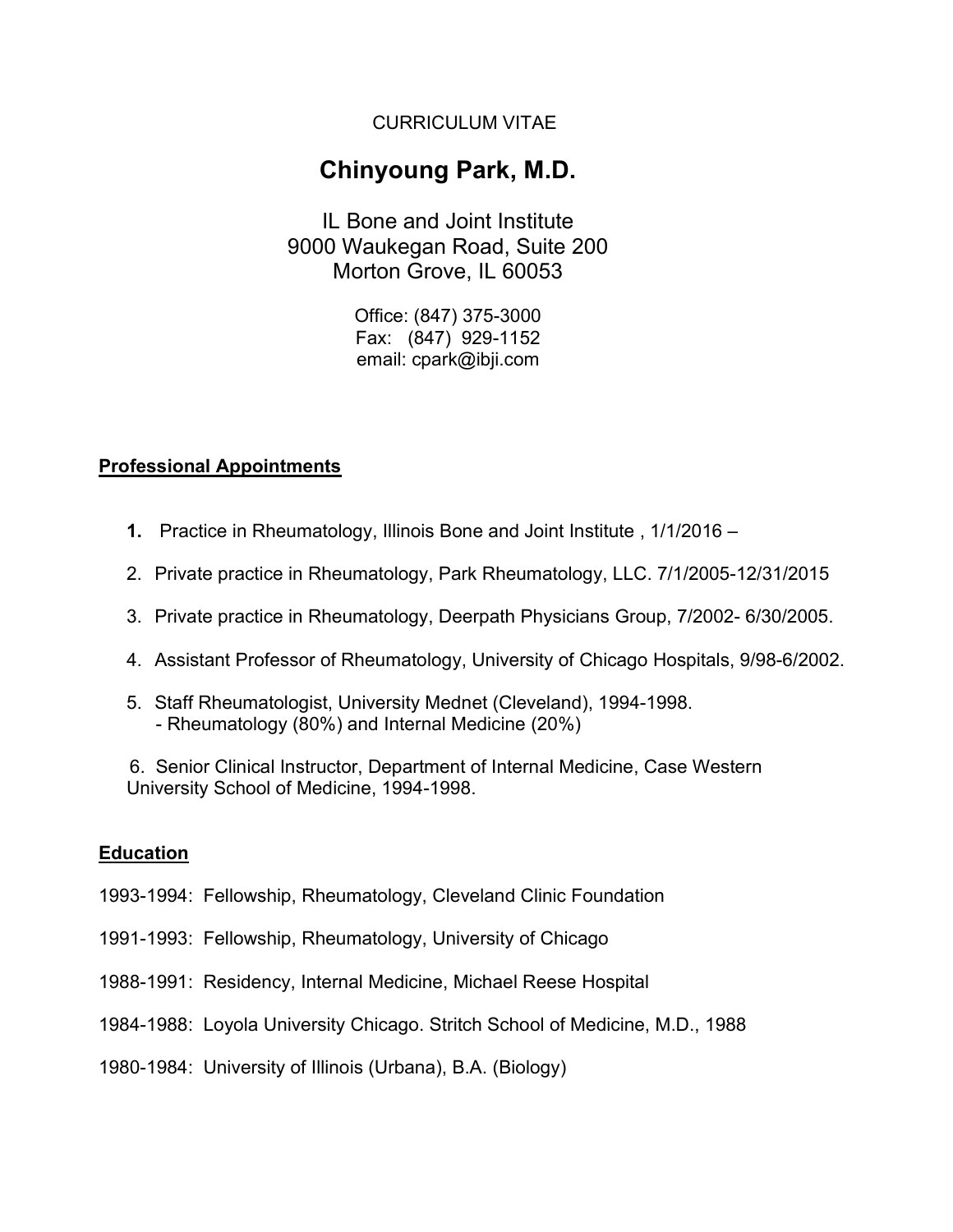# Certification/Licensure

American Board of Rheumatology, 1994; recertified 2001, 2013 American Board of Internal Medicine, 1991; recertified 2001, 2013 State of Illinois Medical License # 036-082295 Certified Clinical Densitometrist, ISCD, December 2020.

# Medical Societies

American College of Rheumatology American College of Physicians Chicago Rheumatism Society International Society of Clinical Densitometry

#### Hospital Affiliations

Advocate Lutheran General 1775 Dempster St. Park Ridge, IL 60068 Rheumatology consulting 1/2016 to present

Skokie Hospital (Northshore University Health System) Skokie, IL Rheumatology consulting 5/2016 to present

#### Presentations

- 1. Seminars/Course Lectures
	- Pediatric Grand Rounds, Case conference on Adult Still's: June 2019, Advocate Lutheran General Hospital
	- Osteoarthritis: May 1999, Arthritis Foundation Seminar: University of Chicago
	- Arthritis and Rash: Feb 1999, American College of Physicians
	- Common Arthritides: June 2001, Primary Care Orthopedics Seminar, University of Chicago
- 2. Community Lectures
	- Inflammatory back pain and osteoporosis ( IBJI Physical Therapy) July 2018
- Rheumatoid Arthritis September 2017 ( Park Ridge)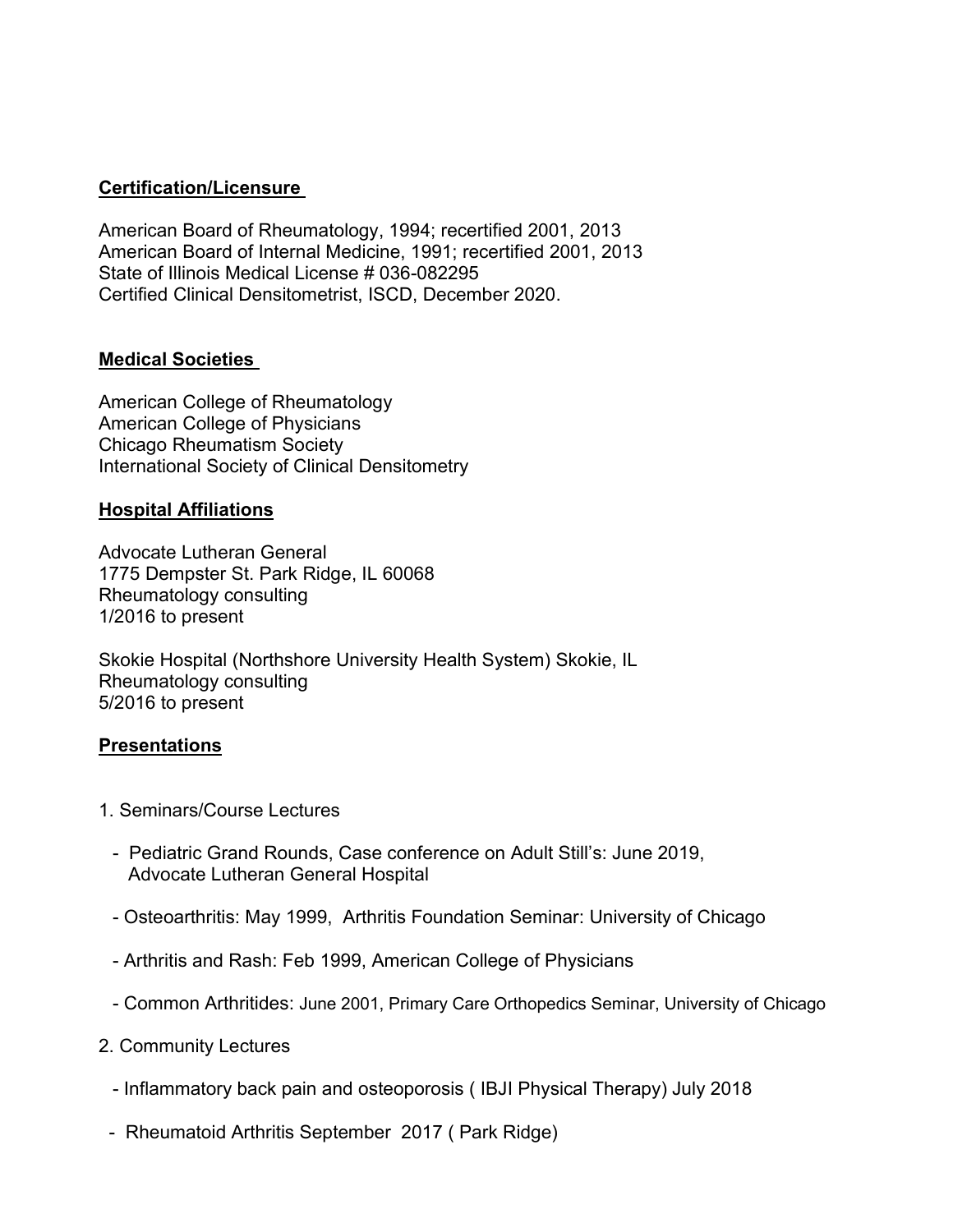- Inflammatory Arthritis( RA and Psoriatic Arthritis) October 2007 (Gurnee)
- Common Arthritides: June 2007 (Libertyville)
- Inflammatory Arthritis: July 2003, (Lake Forest)
- Osteoporosis: 1994 (Cleveland) 1998 & 2000 (Chicago)
- Back Pain: 1997 (Cleveland)

# Research

- 1. Examination of phosphoprotein contents of lymphocytes from lupus patients to assess possible derangements in tyrosine kinase transcription pathways involved in T cell activation, 1991-92.
- 2. Park C, Lashner BA, Dozer D, Albert DA: Arthritis of Inflammatory Bowel disease: Analysis of a Large Data Base. Poster presentation at National Meeting, American College of Rheumatology, November 1992. Arthritis & Rheumatism 36:9 (Suppl), Sept 1993.
- 3. Sweiss NJ, Ellman MH, Curran JJ, Utset TO, Park CY: TNF inhibition as a Novel Treatment for Refractory Sarcoidosis. Poster presentation at National Meeting, American College of Rheumatology, November 2001. Arthritis & Rheumatism, 44:S121 ( Suppl), September 2001.
- 4. Sweiss NJ, Ellman MH, Curran JJ, Park CY: TNF-inhibition as a Novel Treatment for Refractory Sarcoidosis. Poster Presentation at National Meeting, American College of Rheumatology, October 2002. Arthritis & Rheumatism 46:S324 (Suppl), Sept 2002

#### Recognition

Chicago Magazine Top Doctors 2021, 2022

Castle Connelly Top Doctors

Recognition Letter of Appreciation from Lake County Health Department for providing Rheumatology care to the uninsured residents of Lake County 2011 to present.